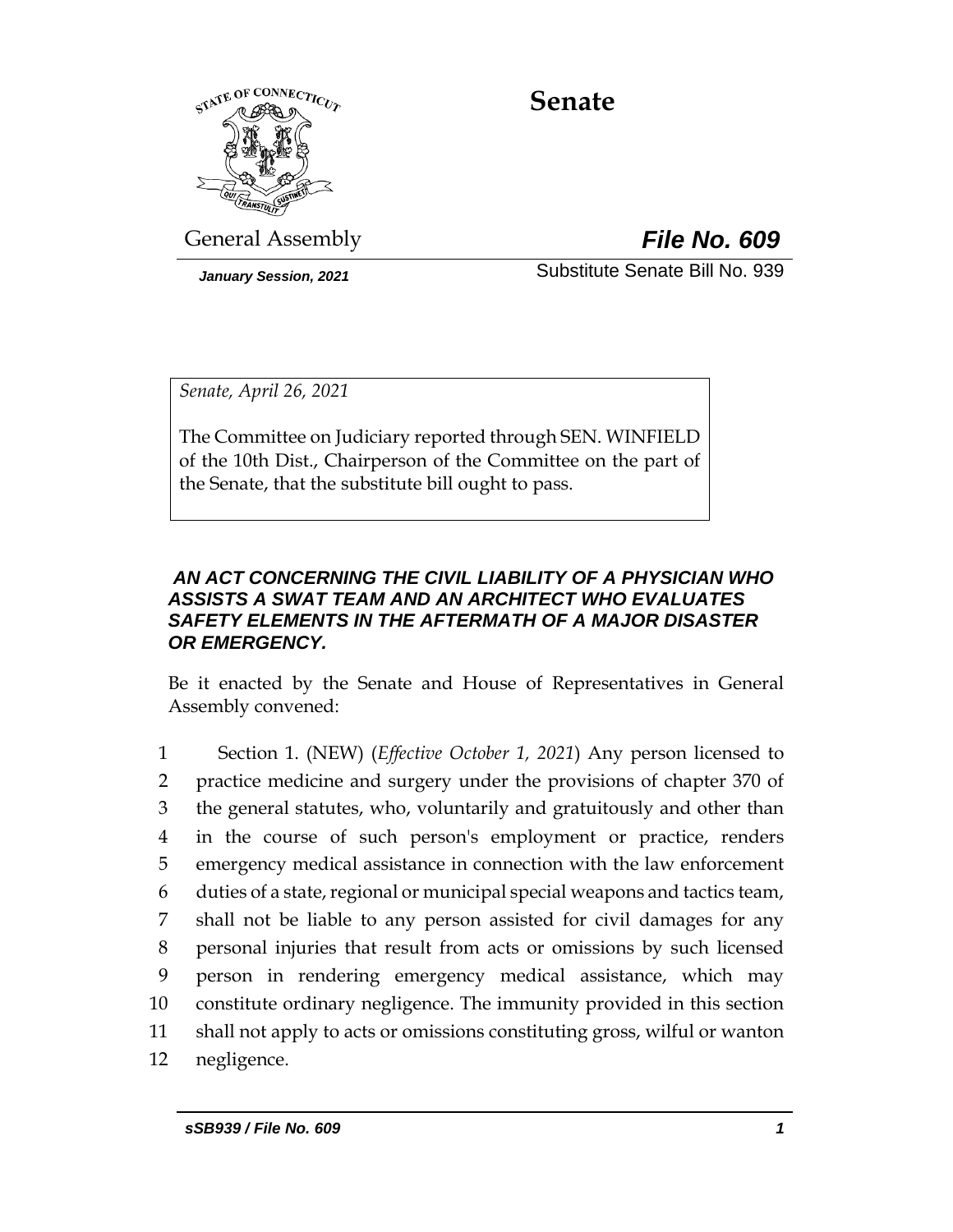Sec. 2. (NEW) (*Effective October 1, 2021*) (a) Any architect licensed pursuant to chapter 390 of the general statutes who, at the request of, under the direction of, or in connection with a public safety official, voluntarily and without compensation, acts in good faith to assist such official evaluating the safety of elements of a built environment in the aftermath of a major disaster or emergency, as those terms are defined in section 28-1 of the general statutes, shall:

 (1) Be held to the same standard of care applicable to a public safety official who would have performed an evaluation of the safety elements of a built environment, if not for the major disaster or emergency, and

 (2) Be subject to civil liability only upon a finding that the architect failed to act as a reasonably prudent public safety official, as applicable to the circumstances, would have acted under the same or similar circumstances.

 (b) The provisions of subsection (a) of this section shall exclusively apply to acts or omissions by an architect that occur during the time period that a declaration of a civil preparedness emergency pursuant to section 28-9 of the general statutes is effective or for sixty days after the issuance of such declaration, whichever is longer.

(c) For purposes of this section:

 (1) "Built environment" means a human-made environment, including homes, buildings, streets, sidewalks, parks and transportation, energy and other infrastructure; and

(2) "Public safety official" means:

(A) A state or municipal police officer or firefighter;

 (B) A building official or assistant building official under section 29- 261 of the general statutes or the State Building Inspector or his or her designee under section 29-252 of the general statutes;

(C) A member of a community emergency response team that is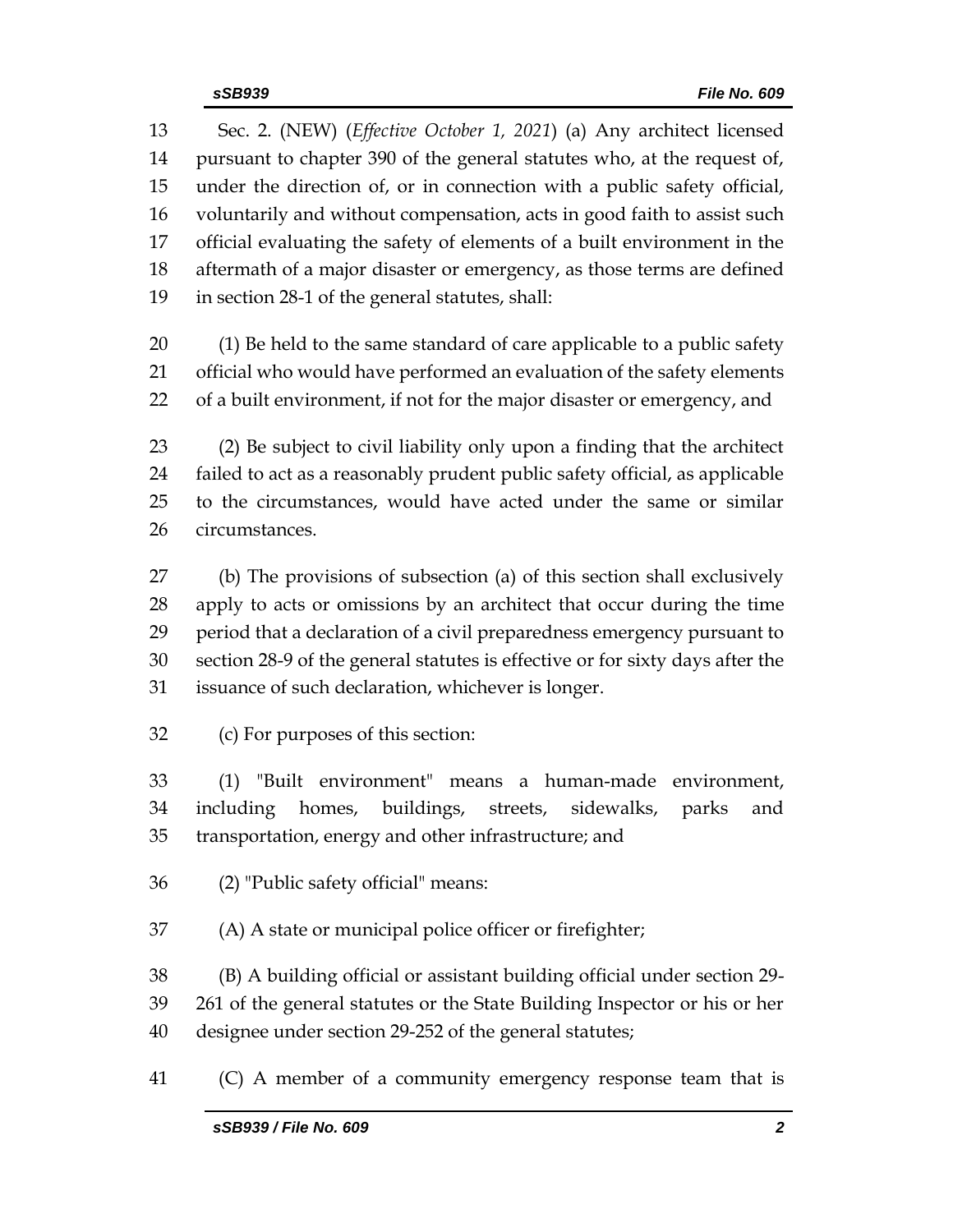- 42 activated by the Department of Emergency Services and Public 43 Protection, a local emergency preparedness official or a municipal police
- 44 agency;
- 45 (D) An official from the Department of Emergency Services and
- 46 Public Protection; or
- 47 (E) An official from the Federal Emergency Management Agency.

This act shall take effect as follows and shall amend the following sections: Section 1 *October 1, 2021* New section Sec. 2 *October 1, 2021* New section

*JUD Joint Favorable Subst.*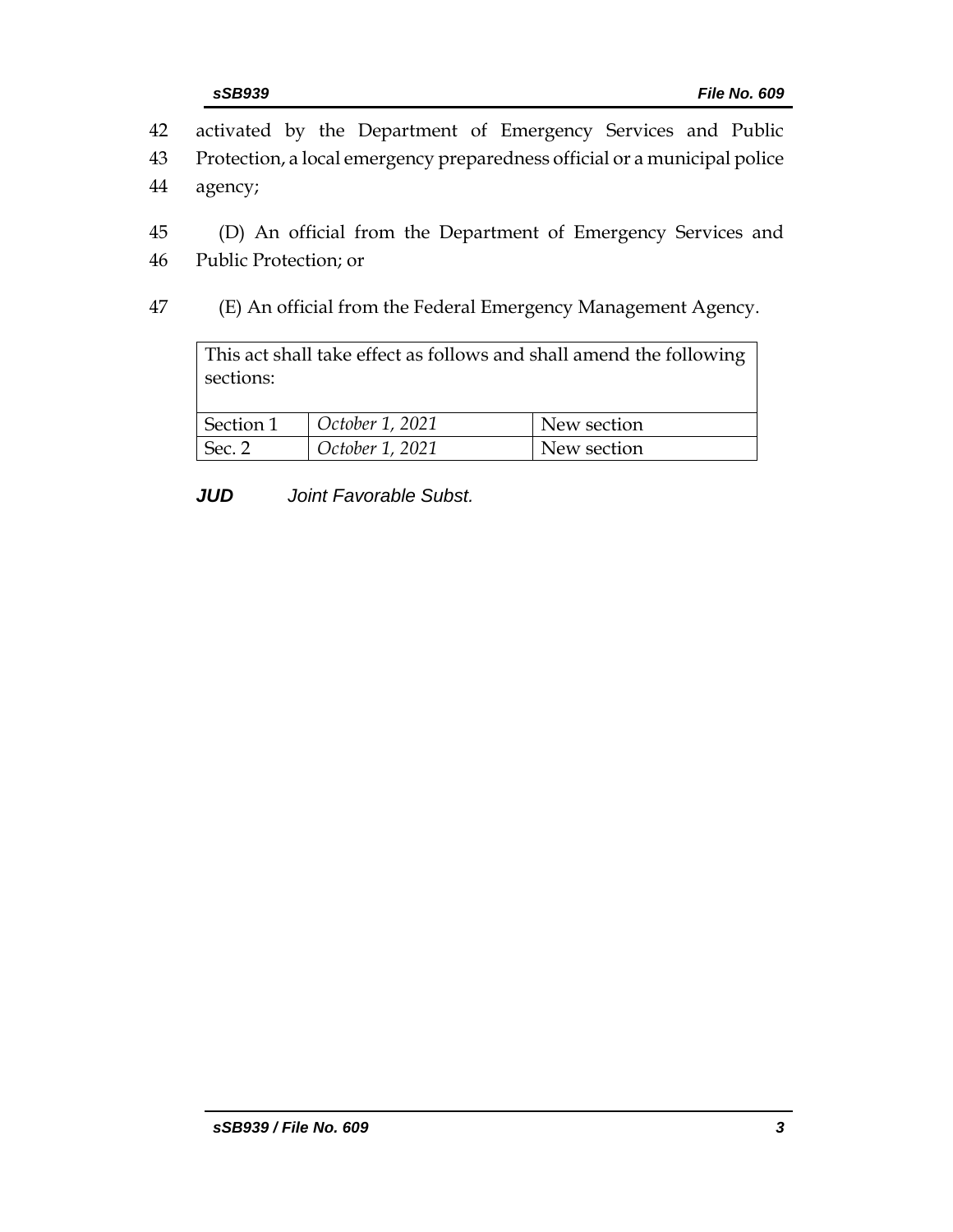*The following Fiscal Impact Statement and Bill Analysis are prepared for the benefit of the members of the General Assembly, solely for purposes of information, summarization and explanation and do not represent the intent of the General Assembly or either chamber thereof for any purpose. In general, fiscal impacts are based upon a variety of informational sources, including the analyst's professional knowledge. Whenever applicable, agency data is consulted as part of the analysis, however final products do not necessarily reflect an assessment from any specific department.*

#### *OFA Fiscal Note*

*State Impact:* None

*Municipal Impact:* None

#### *Explanation*

The bill grants civil immunity to physicians and architects in specified situations and does not result in a fiscal impact to the state or municipalities.

*The Out Years*

*State Impact:* None

*Municipal Impact:* None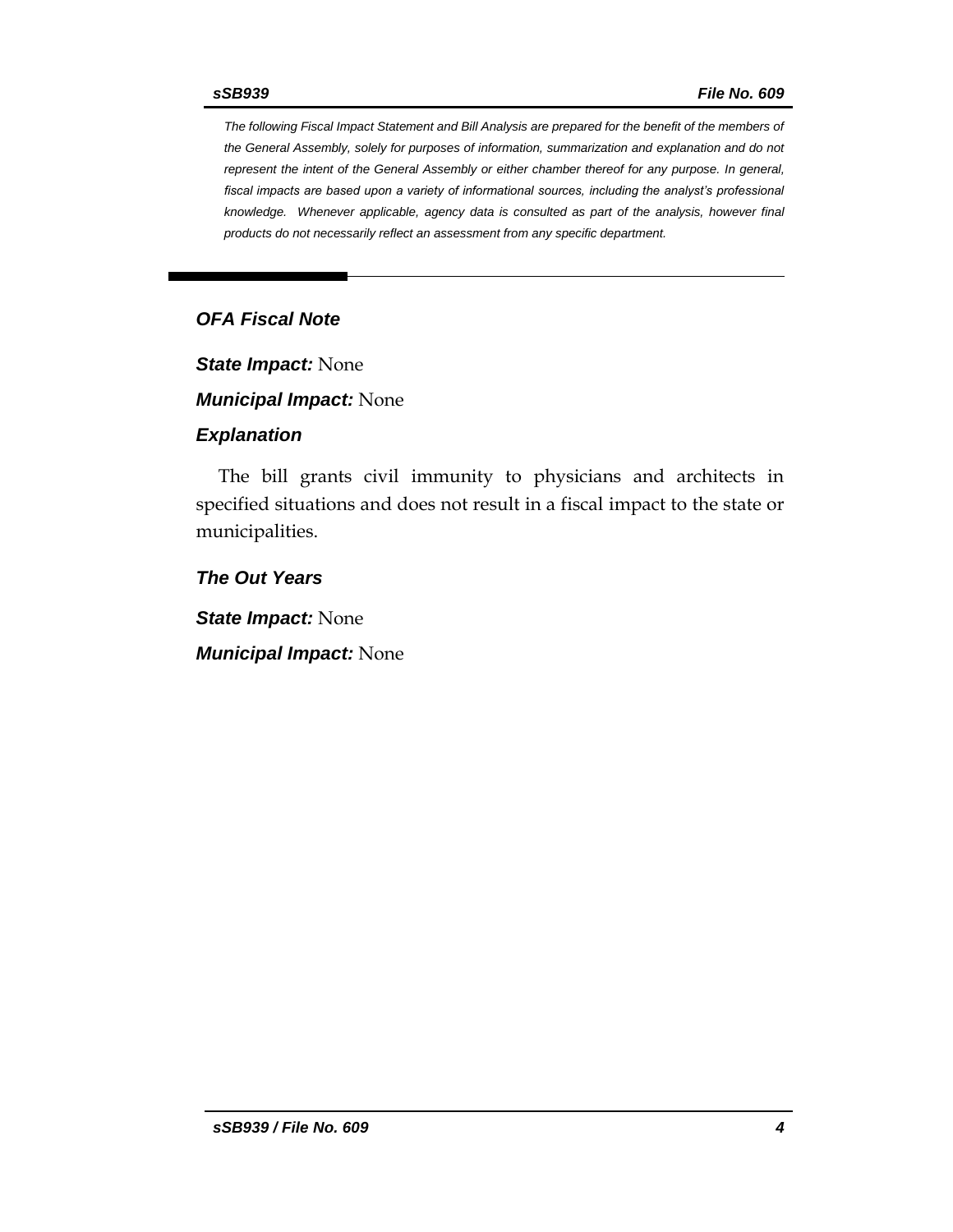## **OLR Bill Analysis sSB 939**

#### *AN ACT CONCERNING THE CIVIL LIABILITY OF A PHYSICIAN WHO ASSISTS A SWAT TEAM AND AN ARCHITECT WHO EVALUATES SAFETY ELEMENTS IN THE AFTERMATH OF A MAJOR DISASTER OR EMERGENCY.*

#### **SUMMARY**

This bill specifically grants civil immunity to physicians who voluntarily, without compensation, and other than in the course of employment or practice, give emergency medical assistance in connection with a special weapons and tactics (SWAT) team's law enforcement duties.

The bill also grants civil immunity to architects who assist certain public safety officials in evaluating the safety of built environment elements following certain major disasters or emergencies.

EFFECTIVE DATE: October 1, 2021

#### **PHYSICIANS' IMMUNITY**

Under the bill:

- 1. physicians are not liable for civil damages for personal injuries resulting from ordinary negligence in their acts or omissions in giving the assistance described above;
- 2. the immunity applies whether the physicians are assisting a state, regional, or local SWAT team; and
- 3. as under existing law, the immunity does not apply to gross, willful, or wanton negligence.

Existing law already grants civil immunity for ordinary negligence to physicians who voluntarily, without compensation, and other than in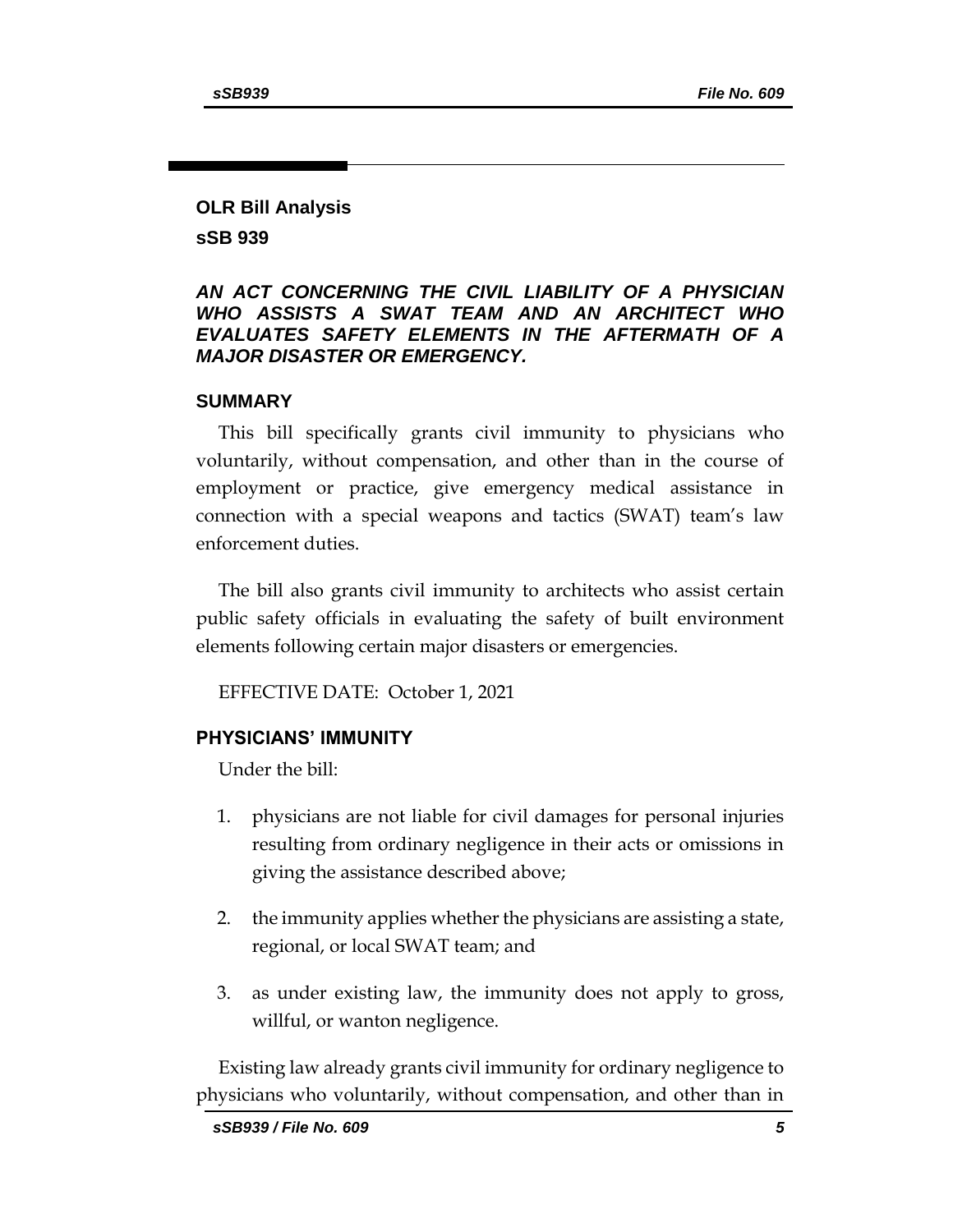the ordinary course of employment or practice, give emergency assistance to people in need (CGS § 52-557b(a)).

## **ARCHITECTS' IMMUNITY**

Under the bill, to receive civil immunity, the architect's assistance must be:

- 1. at the request of, under the direction of, or in connection with a public safety official;
- 2. voluntary and without compensation; and
- 3. done in good faith.

An architect whose assistance meets these requirements is not liable for civil damages unless he or she failed to act as a reasonably prudent public safety official would have acted under the same or similar circumstances. Additionally, the bill applies to these architects the same standard of care that applies to public safety officials evaluating built environment (see below) elements during situations other than major disasters or emergencies (it is not clear what that standard of care is under existing law).

These provisions apply to an architect's acts or omissions that occur during the time period a civil preparedness emergency declaration is effective or for 60 days after the declaration is issued, whichever is longer.

## **DEFINITIONS**

## *Built Environment*

Under the bill, a "built environment" is a human-made environment, including homes, buildings, streets, sidewalks, and parks as well as transportation, energy, and other infrastructure.

# *Public Safety Official*

Additionally, under the bill, a "public safety official" is (1) a state or municipal police officer or firefighter; (2) a building or assistant building